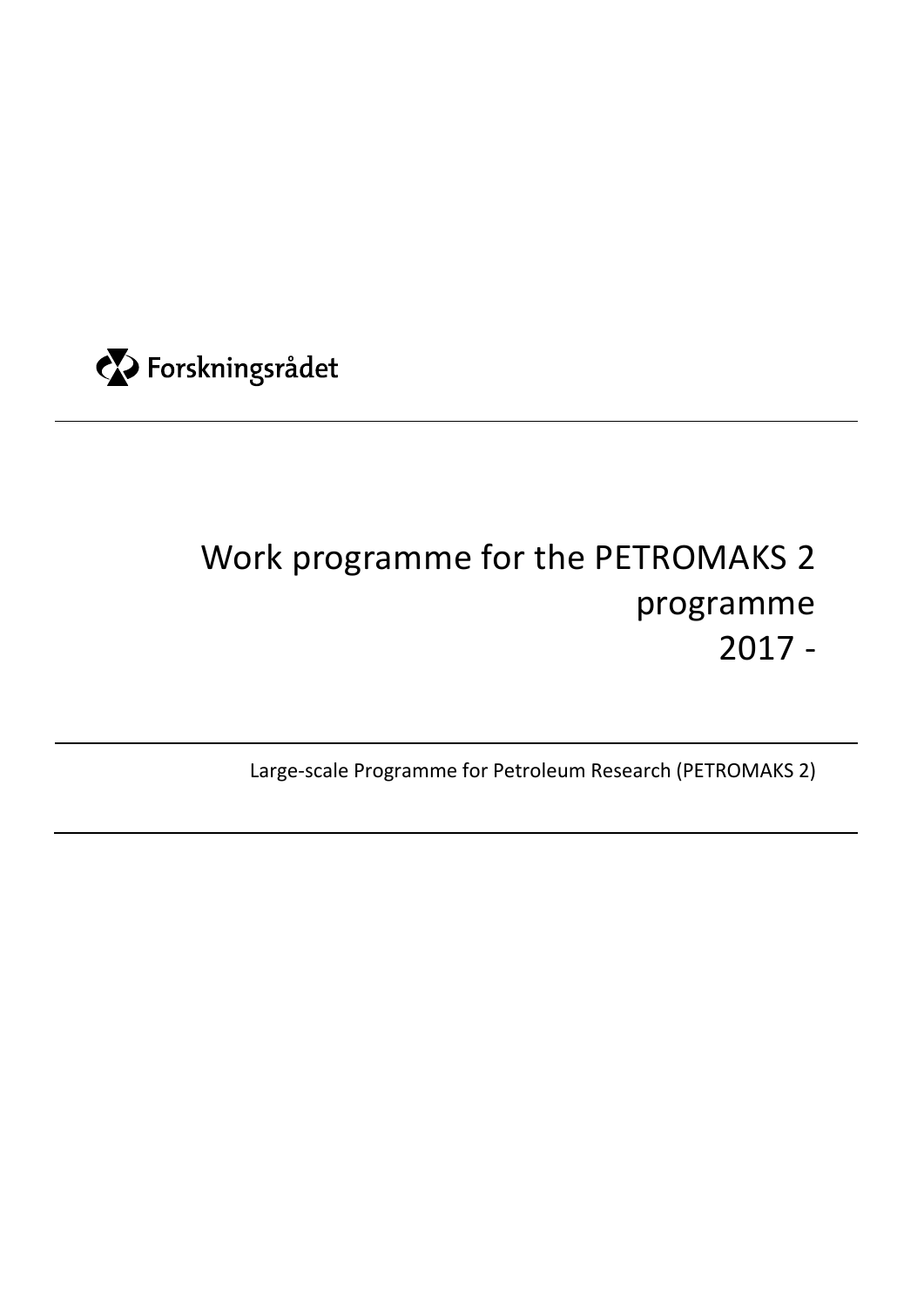© Norges forskningsråd 20Klikk her for å fylle ut (XX).

Norges forskningsråd Besøksadresse: Drammensveien 288 Postboks 564 1327 Lysaker Telefon: 22 03 70 00 post@forskningsradet.no www.forskningsradet.no/

Publikasjonen kan bestilles via internett: www.forskningsradet.no/publikasjoner eller grønt nummer telefaks: 800 83 001

| Grafisk design omslag: | Klikk her for å skrive inn tekst. |
|------------------------|-----------------------------------|
| Foto/ill. omslagsside: | Klikk her for å skrive inn tekst. |
| Trykk:                 | Klikk her for å skrive inn tekst. |
| Opplag:                | Klikk her for å skrive inn tekst. |

Oslo, Klikk her for å velge en dato.

ISBN 978-82-12-Klikk her for å fylle ut (xxxxx-x). (trykksak) ISBN 978-82-12-Klikk her for å fylle ut (xxxxx-x). (pdf)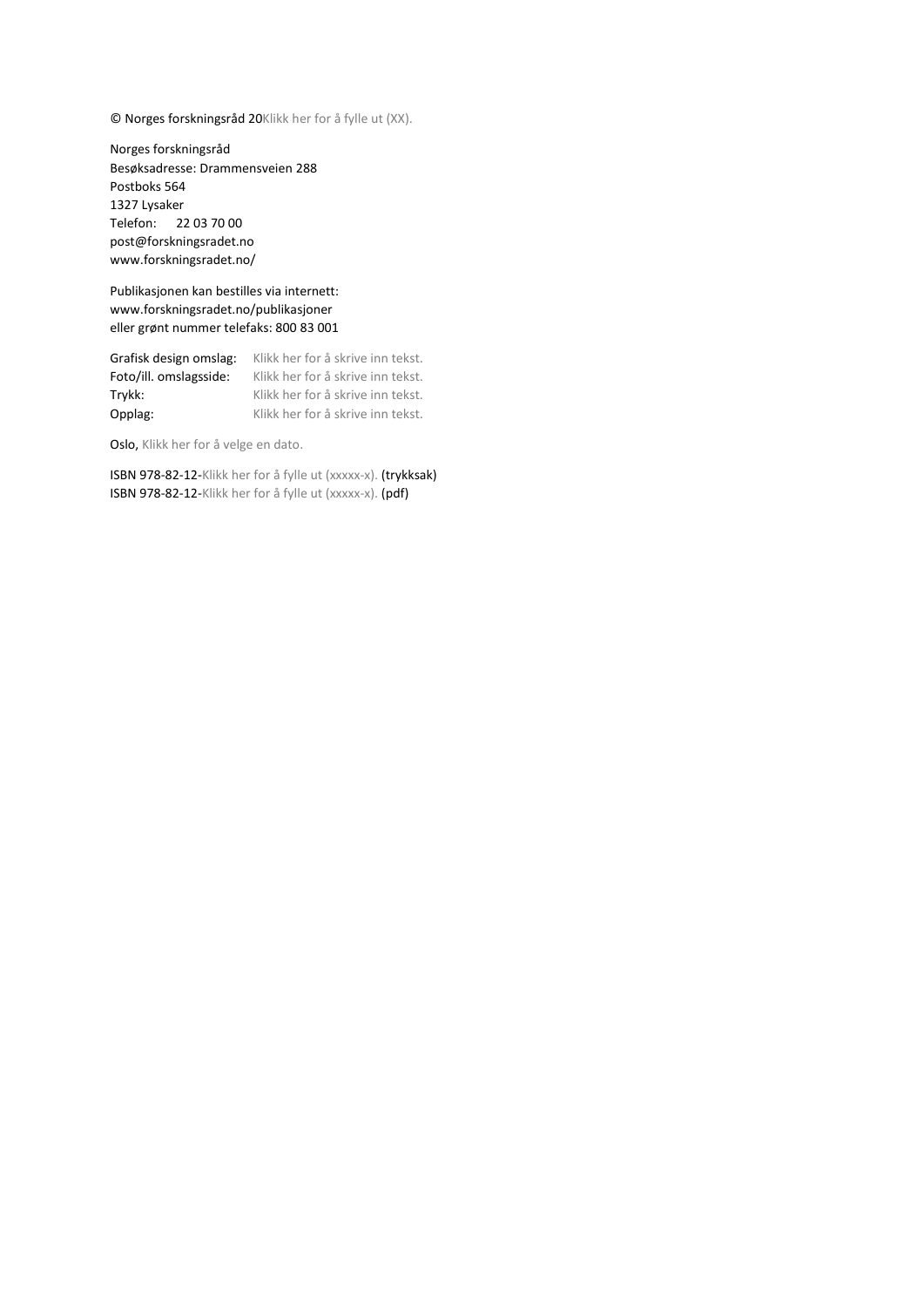# **1 Summary**

The Large-scale Programme for Petroleum Research (PETROMAKS 2) has the overall responsibility for research to promote responsible, optimal management of Norway's petroleum resources as well as future-oriented industrial development in the petroleum sector. The scope of the programme is limited to upstream activities, and all research projects must clearly address research questions related to petroleum resources on the Norwegian continental shelf. Activities under the programme will encompass strategic basic research, knowledge and competence-building, researcher recruitment, applied research, and technology development.

The primary objective of the programme is to generate new knowledge and technology to facilitate the optimal utilisation of Norwegian petroleum resources and enhance the competitiveness of the Norwegian continental shelf compared with other petroleum provinces in relation to costs, greenhouse gas emissions and the environment.

There are five thematic priority areas under the programme:

- Reducing greenhouse gases, energy efficiency and the environment;
- Exploration and increased recovery;
- Drilling, completion and intervention;
- Production, processing and transport;
- Major accidents and the working environment.

In addition, there are four cross-cutting priorities that can be addressed across all five thematic priority areas:

- The Arctic areas;
- Reducing greenhouse gas emissions and energy efficiency;
- Digitalisation;

 $\overline{\phantom{a}}$ 

Challenges related to the introduction and use of new technology.

The programme has important priorities for structuring the research effort targeted towards researcher recruitment, industry involvement and user participation as well as interdisciplinary and international cooperation. The programme will employ a wide range of application types. While the programme's core activity will be centred on dedicated funding announcements, steps will also be taken to initiate and take part in joint national and international calls for proposals involving other relevant parties.

# **2 Background and challenges**

#### *Underlying framework for the PETROMAKS 2 programme*

The *Long-term plan for research and higher education*<sup>1</sup> states that Norway still needs new knowledge and technology in order to exploit the remaining petroleum resources on the Norwegian continental shelf in an optimal fashion. One of the objectives of the *Long-term plan* is for Norway to maintain its position as a world leader in technology development for offshore production of oil and gas. The plan states that continued cost-effective and sustainable exploitation of the petroleum resources on the Norwegian continental shelf requires a further investment in research, development and expertise.

<sup>&</sup>lt;sup>1</sup> Meld. St. 7 (2014–2015) Long-term plan for research and higher education 2015–2024, white paper from the Ministry of Education and Research.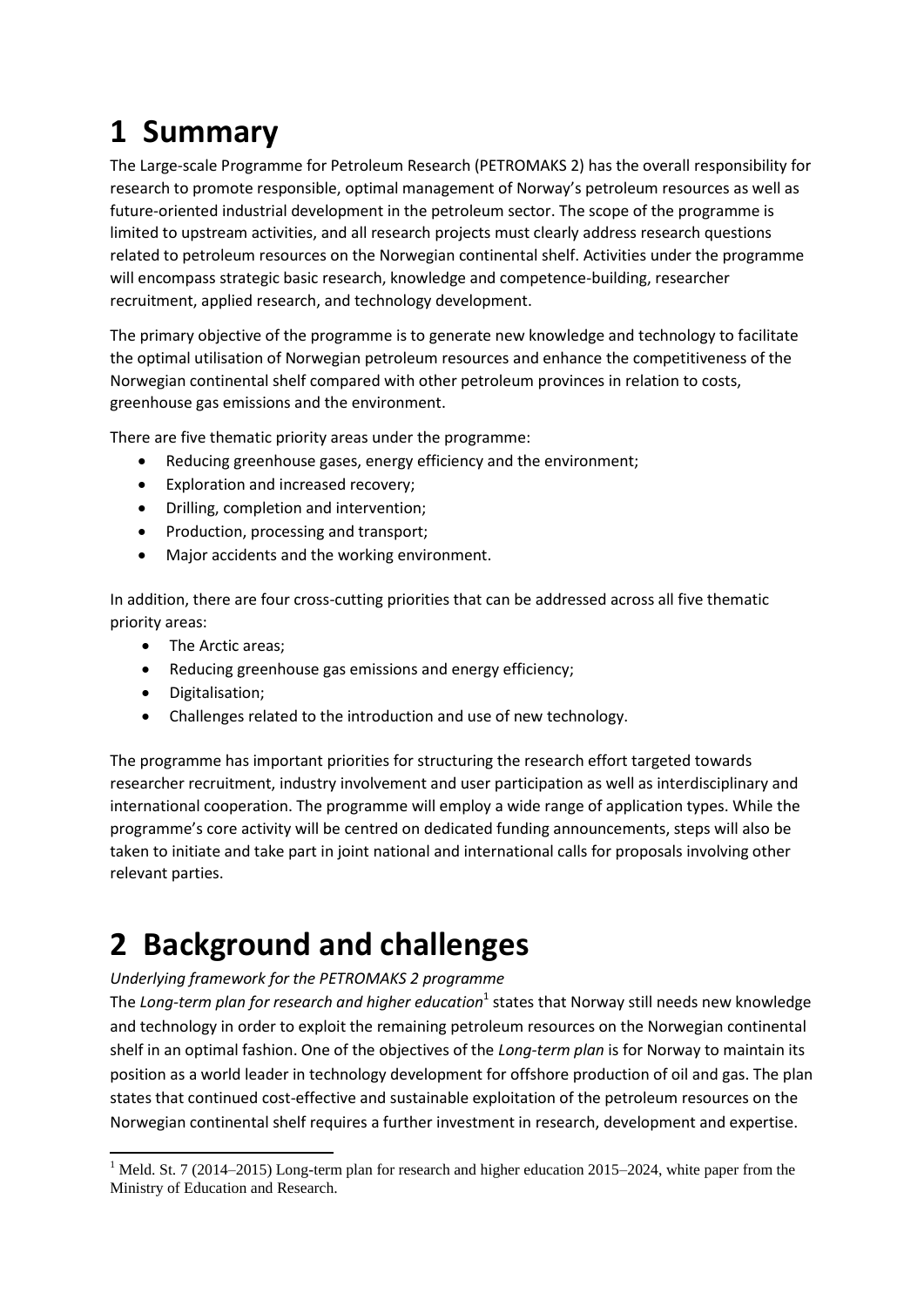The petroleum sector needs more basic knowledge about the seabed and the subsurface in particular, as well as knowledge for testing new technology under realistic conditions. The industry also needs new know-how to maintain high health, safety and environmental standards in connection with petroleum activities in more vulnerable areas.

The Norwegian Government's new Ocean Strategy, New Growth, Proud History,<sup>2</sup> states that the Government will maintain a high level of activity under the DEMO2000 and PETROMAKS 2 programmes and facilitate the transfer of knowledge and competence to other industries.

Petroleum research is an important component of the Government white paper on Norway's petroleum activities, and the Government clearly states that steps must be taken to ensure favourable conditions for petroleum research.<sup>3</sup>

There are several EU instruments targeted towards cross-sectoral research questions and opportunities related to ocean space that are relevant for stakeholders in the petroleum sector. However, there are no national or international programmes or instruments aside from the PETROMAKS 2 programme that address the breadth of research needs related to the Norwegian continental shelf.

#### *Opportunities and societal and industry-related challenges and needs that form the basis for the programme initiative*

Norway's petroleum resources belong to the Norwegian people and must be managed in a manner that benefits Norwegian society as a whole. This has been the principle underlying the management of the country's petroleum resources for the past 50 years.<sup>4</sup> There are still large oil and gas resources on the Norwegian continental shelf, in both mature and immature areas, with the potential for major value creation and revenues for Norway. Most of the resources lie in the North Sea where the challenges are primarily related to ageing fields with higher water production. A large share of the undiscovered resources lie to the north (in the Barents Sea and Norwegian Sea). This offers new opportunities for industrial development in North Norway. The High North is also one of Norway's foreign policy priorities, and key focus is placed on petroleum resources in the Government white paper on the High North.<sup>5</sup>

Anthropogenic climate change is a major global problem. In 2016 Norway ratified the Paris Agreement on climate change, under which it is committed to achieving a minimum 40 per cent reduction in greenhouse gas emissions compared with 1990 levels by 2030.<sup>6</sup> Norway is aiming to work alongside the EU to achieve the 2030 climate targets. The development of new technology that enables Norway to fulfil its international climate obligations is crucial for ensuring the continued exploitation of Norway's oil and gas resources far into the future.

Steadily rising costs have posed a challenge to the petroleum sector for a number of years, and there is a pressing need to boost productivity in every segment. The decline in oil prices coupled with the

 $\overline{\phantom{a}}$ <sup>2</sup> <https://www.regjeringen.no/en/dokumenter/the-norwegian-governments-ocean-strategy/id2552610/>

<sup>&</sup>lt;sup>3</sup> Meld. St. 28 (2010–2011) An industry for the future – Norway's petroleum activities, white paper from the Ministry of Petroleum and Energy.

<sup>&</sup>lt;sup>4</sup> Meld. St. 28 (2010–2011) An industry for the future – Norway's petroleum activities, white paper from the Ministry of Petroleum and Energy.

 $<sup>5</sup>$  Meld. St. 7 (2011–2012) The High North. Vision and policy instruments, white paper from the Ministry of</sup> Foreign Affairs.

<sup>&</sup>lt;sup>6</sup> <https://www.regjeringen.no/en/aktuelt/norge-har-ratifisert-parisavtalen/id2505365/>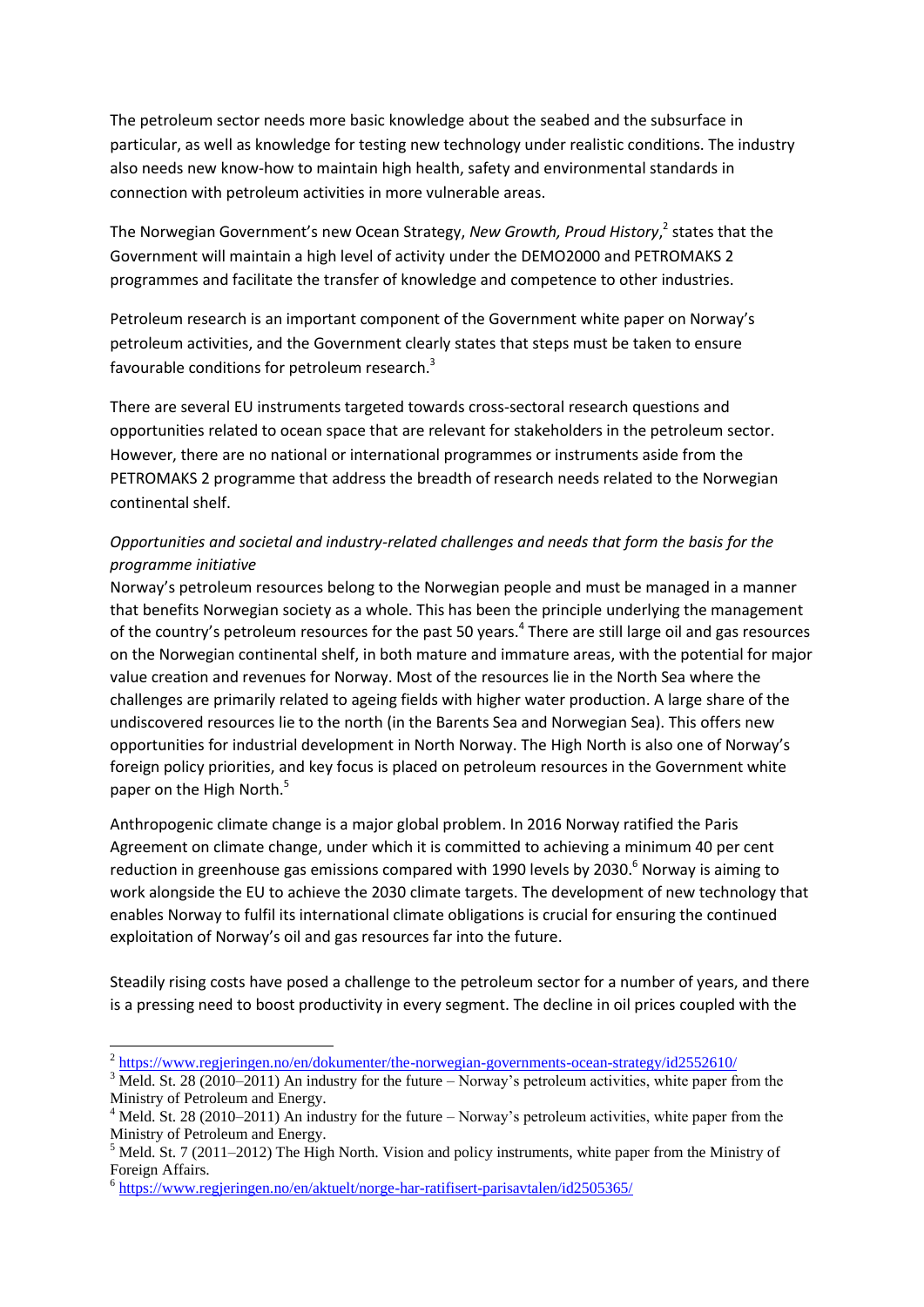preceding rise in cost levels on the Norwegian continental shelf has led to extensive restructuring of petroleum activities with major job cuts. Widespread downsizing has caused a loss of trust in the industry, which in turn entails a significant decrease in applicants to petroleum-related study programmes. The research groups that form the backbone of the long-term development of industry expertise are under considerable pressure as well, due to decreased willingness and capacity on the part of the companies to invest, also in relation to research. Viewed as a whole, there is uncertainty regarding the sector's access to future expertise both within the sector itself and within the research groups affiliated with the sector.

The Petroleum Safety Authority Norway's annual report<sup>7</sup> on the risk scenario for petroleum activities on the Norwegian continental shelf evaluates a number of indicators reflecting conditions that may influence the risk of major accidents and the working environment. Trends up to 2014 have generally been positive in a number of areas, with some annual variation. However, from 2014 to 2015 the results show that a number of indicators are moving in the wrong direction. The Government has appointed a working group comprising representatives of the parties involved and the authorities to look at the potential connection between the serious incidents that have occurred and the focus on boosting efficiency and cutting costs during that same period.<sup>8</sup>

A study<sup>9</sup> commissioned by OG21 identifies a number of different barriers to the application of new technology on the Norwegian continental shelf and points out that there are many advantages to be had by addressing these. Several of the proposed measures are linked to the public authorities' instruments for research, technology development and pilot testing.

The PETROMAKS 2 programme will employ basic research, applied research, technology development and researcher recruitment to address the above-mentioned opportunities and societal and industry-related challenges and needs.

*Current state-of-the-art for research/knowledge underlying the programme's priorities*  OG21<sup>10</sup> brings together oil companies, universities, research institutes, suppliers, regulators and public bodies to develop a national petroleum technology strategy for Norway. The OG21 strategy has recently been revised and updated. The strategy document points out that publicly funded petroleum research yields high returns for society and is becoming increasingly important in the face of more complex technology challenges on the Norwegian continental shelf. OG21 is also of the opinion that the current organisation and structure of the public research and innovation system is working well, and therefore recommends:

- Continuing the current structure of the public research and innovation system.
- Strengthening public funding for petroleum research. The budget of the PETROMAKS 2 programme should be increased considerably during the period 2017–2021.

l

<sup>&</sup>lt;sup>7</sup> Petroleum Safety Authority Norway: Trends in risk level in the petroleum activity. Summary report 2015. Norwegian continental shelf.

<sup>&</sup>lt;sup>8</sup> [https://www.regjeringen.no/en/aktuelt/minister-hauglie-announces-new-white-paper-on-petroleum](https://www.regjeringen.no/en/aktuelt/minister-hauglie-announces-new-white-paper-on-petroleum-safety/id2521940/)[safety/id2521940/](https://www.regjeringen.no/en/aktuelt/minister-hauglie-announces-new-white-paper-on-petroleum-safety/id2521940/)

 $9$  OG21: Drivere og barrierer for teknologiutvikling på norsk sokkel [Drivers and barriers to technology development on the Norwegian continental shelf], 2013.

 $10$  [www.og21.no](http://www.og21.no/)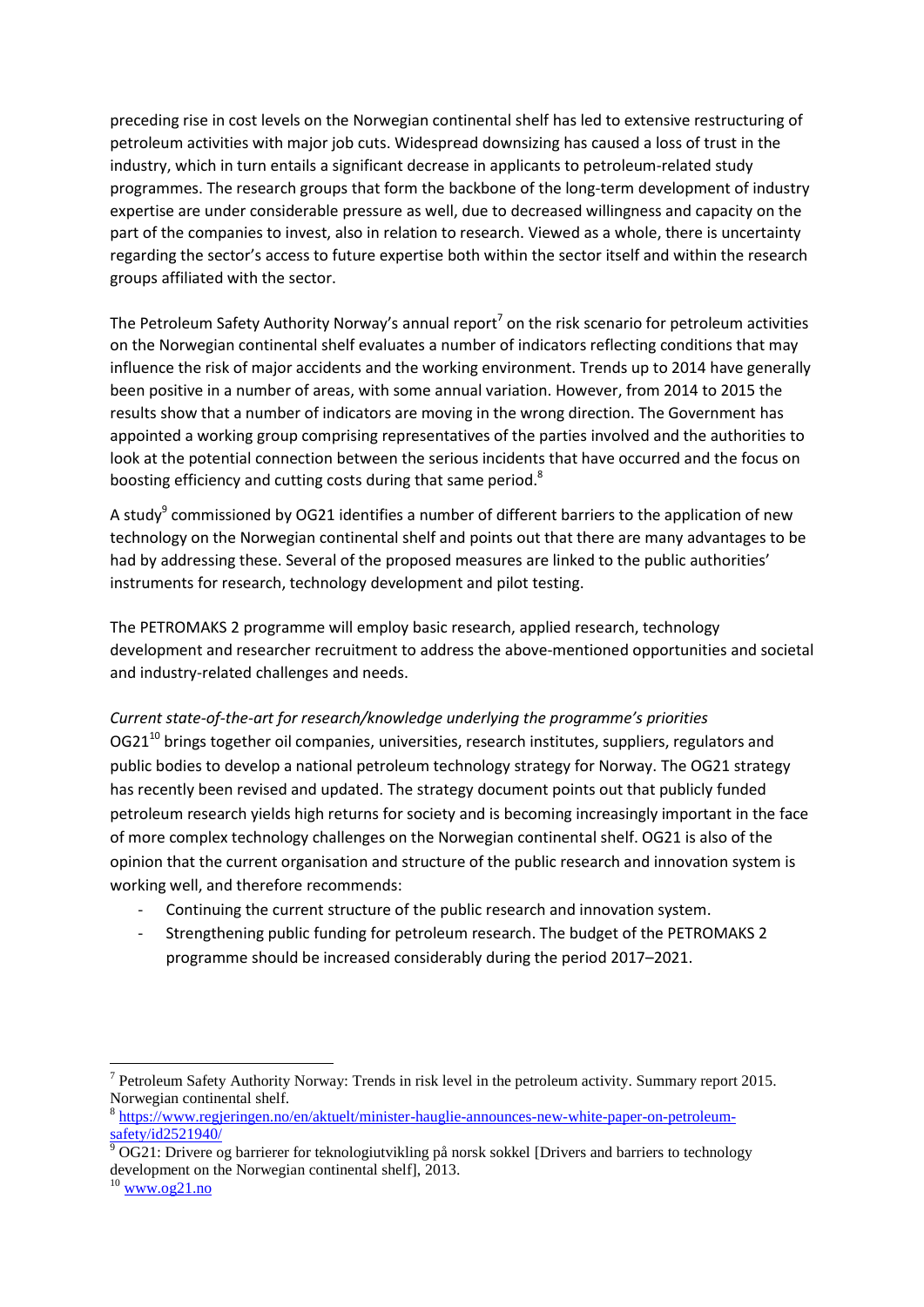The most important knowledge and technology needs for the Norwegian continental shelf are reviewed in the strategy document, with clear recommendations on how to address these. The main priorities are reflected in the four Technology Target Areas (TTAs):<sup>11</sup>

- Energy efficiency and the environment;
- Exploration and increased recovery;
- Drilling, completions and intervention;
- Production, processing and transport.

In addition to identifying concrete technology needs, OG21 recommends incorporating interdisciplinary research including social sciences in publicly funded petroleum research programmes, particularly in connection with drivers and barriers to technology development, adoption and implementation as well as transfer of technology and competence across sectors.<sup>12</sup>

The Research Council, with the help of a group of external experts, has drawn up a state-of-the-art review for research and development related to health, safety and working environment (HSE) in the petroleum sector.<sup>13</sup> This is an area not encompassed by the OG21 mandate. The report points to a need to intensify efforts in a number of areas if Norway is to achieve the objective of becoming a leader in HSE.

Both the OG21 strategy and the report on R&D for HSE identify research needs that are best addressed when social science methods are used as a supplement to or in alignment with technology and natural science methods. The policy-oriented Programme for Social Science Research Related to the Petroleum Sector (PETROSAM 2) will be concluded in 2017, and its project portfolio will be integrated into the PETROMAKS 2 programme. This will allow more research groups to collaborate across disciplines in order to address the above-mentioned challenges.

The 2016 mid-term evaluation<sup>14</sup> of the PETROMAKS 2 programme supports OG21's assessment of the programme. It also shows that the programme has high additionality and a good reputation among users, and that the funding instruments harmonise well with the programme objectives. The evaluation report states that the programme maintains a sound balance between basic research and applied research. At the same time, the report points out that it is difficult for young project managers to succeed in the competition for funding. There is also a question of whether it is too difficult for small and medium-sized enterprises (SMEs) to win funding.

The priorities set out in this work programme are based on the OG21 strategy's updated analyses and recommendations, the report on R&D for HSE and the new opportunities inherent in greater integration of social science disciplines into the programme, as well as on the recommendations of the mid-term evaluation.

l

 $\frac{11}{11}$  [www.og21.no](http://www.og21.no/)

<sup>&</sup>lt;sup>12</sup> OG21: Oil and Gas for the 21st Century Strategy Document.

<sup>&</sup>lt;sup>13</sup> Forskning og utvikling for å redusere storulykkes- og arbeidsmiljørisiko i petroleumsvirksomheten [Research and development to reduce the risk of major accidents and risk in working environments within the petroleum industry].

<sup>&</sup>lt;sup>14</sup> Oxford Research AS: Underveisevaluering av PETROMAKS 2 – Sekretariatets rapport til ekspertgruppen [Mid-term evaluation of the PETROMAKS 2 programme – Secretariat's report to the expert group].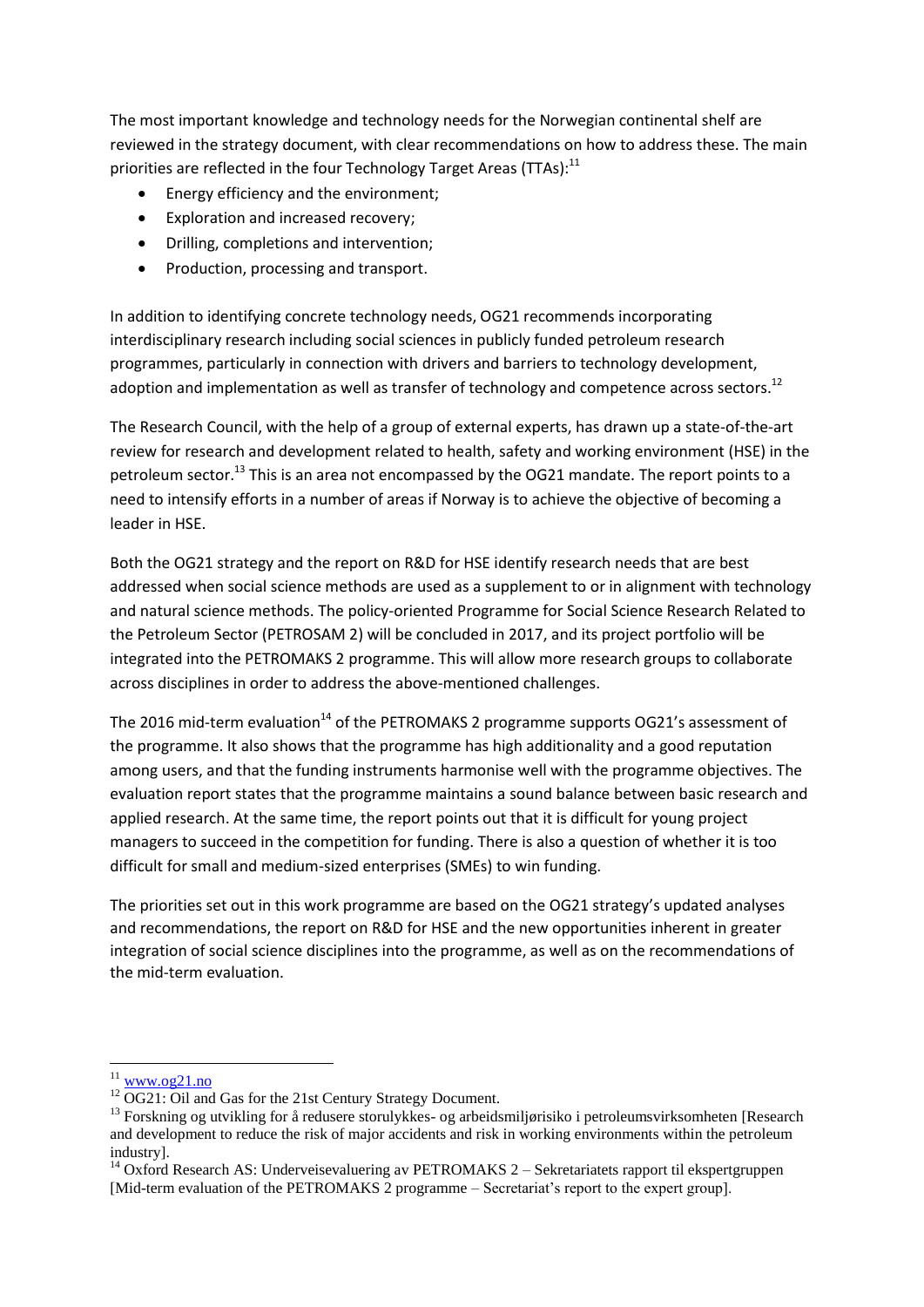The 2015 report on Research Council activities in the area of petroleum research<sup>15</sup> provides a detailed overview of how the Research Council initiatives as a whole combine with activities in trade and industry to address key challenges on the Norwegian continental shelf. Together with the Research Council's DEMO 2000 programme and the Research Centres for Petroleum Activities (PETROSENTER) scheme, the PETROMAKS 2 programme covers the entire value chain from basic research and applied research to testing and pilot testing of technology. The Research Council's funding instruments are well coordinated with those of Innovation Norway and Enova. A key perspective underlying public funding of petroleum research is that Norwegian petroleum resources must be sustainably managed and exploited. The societal mission and socio-economic significance of the Research Council's petroleum-targeted research initiatives are therefore critical. It is expected that public investment will lead to:

- long-term knowledge and technology development that combined leads to optimal utilisation of Norway's resources;
- industrial development that promotes the transition to a low-emission society and gives greater consideration to climate and environmental challenges;
- openness to research-based knowledge;
- competence development and researcher training within research groups;
- structuring effects, particularly in terms of the establishment of collaboration that would not otherwise have been established;
- targeted international cooperation, where Research Council efforts help to activate research groups and trade and industry;
- launch of research and innovation activities that would not have taken place without public funding.

In light of the societal and industry-related challenges and research needs described above, the programme addresses the needs of the Ministry of Petroleum and Energy, the Ministry of Labour and Social Affairs, the Ministry of Education and Research, and the Ministry of Foreign Affairs.

## **3 Objectives for the programme**

The PETROMAKS 2 programme has the overall responsibility for research to promote responsible, optimal management of Norway's petroleum resources as well as future-oriented industrial development in the petroleum sector. The scope of the programme is limited to upstream activities, and all research projects must clearly address research questions related to petroleum resources on the Norwegian continental shelf. Activities under the programme will encompass strategic basic research, knowledge and competence-building, researcher recruitment, applied research, and technology development.

#### *Primary objective*

 $\overline{\phantom{a}}$ 

The primary objective of the PETROMAKS 2 programme is to generate new knowledge and technology to facilitate the optimal utilisation of Norwegian petroleum resources and enhance the competitiveness of the Norwegian continental shelf compared with other petroleum provinces in relation to costs, greenhouse gas emissions and the environment.

<sup>&</sup>lt;sup>15</sup> Petroleumsforskningen i 2015 – Forskningsrådets innsats [Petroleum research in 2015 – activities at the Research Council]. 978-82-12-03539-3.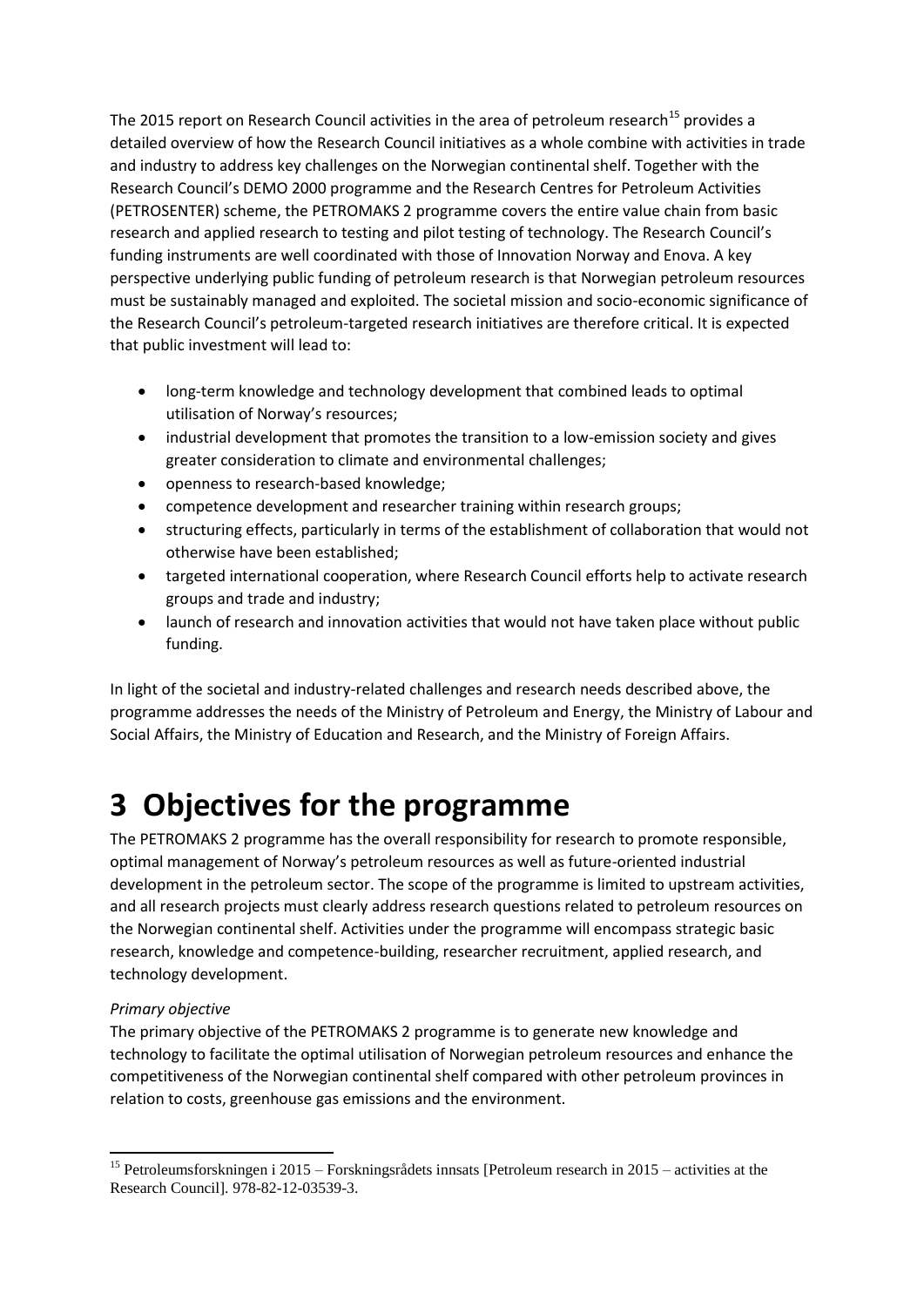#### *Secondary objectives*

The programme will provide support for basic research and applied research in technology, natural science and social science disciplines to generate new competence and innovations that will lead to:

- 1. increased recovery and more discoveries;
- 2. reduction of greenhouse gas emissions and environmental impacts;
- 3. cost-effective and energy-efficient solutions;
- 4. prevention of major accidents and an improved working environment;
- 5. stronger petroleum-related industrial development, a more rapid pace of innovation and increased competitiveness;
- 6. competence-building and recruitment adapted to the needs of society and the industry.

# **4 Cross-cutting priorities and thematic priority areas**

Four of the thematic priority areas set out in this work programme are based on the Technology Target Areas (TTAs) described in the OG21 strategy, and the fifth is based on the report on R&D for HSE. In addition, there are four cross-cutting priorities that can be addressed across all the thematic priority areas.

### **4.1 Cross-cutting priorities**

Applicants seeking to address the cross-cutting priorities described below must direct their grant proposal towards one or more of the five thematic priority areas set out in this work programme and explain how the cross-cutting priority will be integrated.

#### **4.1.1 The Arctic areas**

Roughly half of Norway's undiscovered petroleum resources lie in the Barents Sea.<sup>16</sup> The area is also home to large, important fisheries resources. The aim of this cross-cutting priority is to develop knowledge and technology to solve particular challenges in the currently opened areas of the Norwegian parts of the Barents Sea, including shallow reservoirs, carbonates, long distances and logistics, and emissions to the external environment.

#### **4.1.2 Reducing greenhouse gas emissions and energy efficiency**

Petroleum activities on the Norwegian continental shelf accounted for approximately one-fourth of Norway's total CO<sub>2</sub> emissions in 2015.<sup>17</sup> Most of the emissions from this sector, roughly 81 per cent, are linked to the use of gas turbines for power production. The use of power production methods with lower greenhouse gas emissions in the petroleum sector may help to reduce total national greenhouse gas emissions considerably and is therefore a cross-cutting topic in this work programme.

Projects of relevance for reducing greenhouse gas emissions and improving energy efficiency are to include competence-building and technology development focusing on:

heat and power production with higher efficiency and lower greenhouse gas emissions;

 $\overline{a}$ 

<sup>&</sup>lt;sup>16</sup> Norwegian Petroleum Directorate: Resource report 2016. [http://www.npd.no/en/Publications/Resource-](http://www.npd.no/en/Publications/Resource-Reports/2016/Chapter-1/)[Reports/2016/Chapter-1/](http://www.npd.no/en/Publications/Resource-Reports/2016/Chapter-1/)

<sup>17</sup> <http://www.norskpetroleum.no/en/>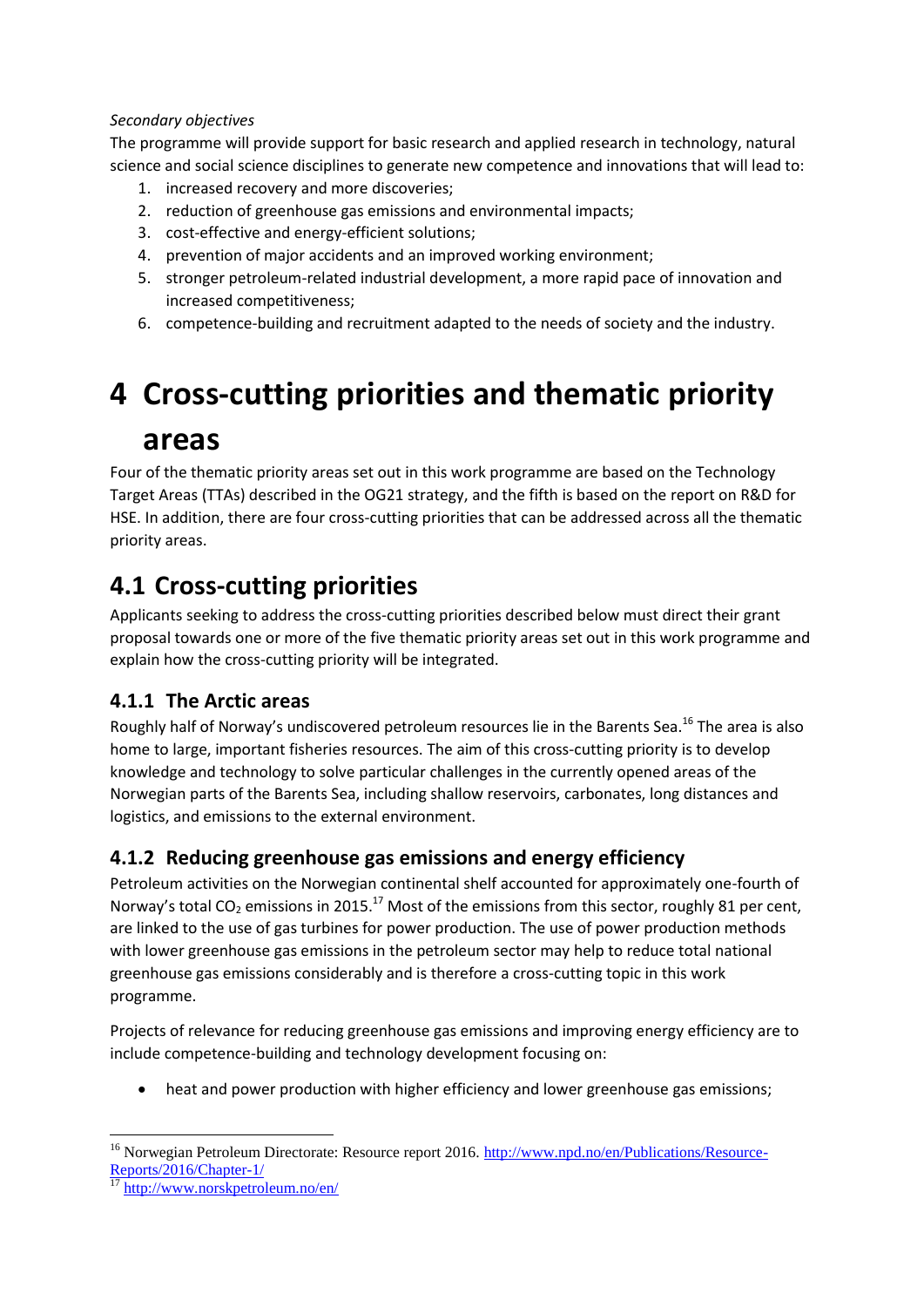energy leadership and energy efficiency.

The use of  $CO<sub>2</sub>$  for enhanced oil recovery (EOR) and storage can help to improve resource utilisation and reduce greenhouse gas emissions at the national level.

#### **4.1.3 Digitalisation**

The term *digitalisation* has at least two definitions. One is to recreate a physical process, event or phenomenon digitally. Another is to use data technology, methods and tools to replace or increase the efficiency of manual or physical tasks.<sup>18</sup>

Digitalisation technology and expertise are becoming increasingly important for the petroleum industry, which is undergoing a digital transformation. Technology and expertise are needed from the component level to the system level and in the following areas:

- data acquisition;
- data management and data quality;
- data integration, optimal data use, decision support and autonomous systems;
- data security and digital vulnerability.

Competence and technologies are needed across all the thematic priority areas that are based on automation, autonomy and ICT.

#### **4.1.4 Challenges related to the introduction and use of new technology**

There is a need for social science and inter- and multidisciplinary research to generate knowledge about challenges facing the industry in relation to optimal utilisation of new technology. One of these challenges is that industry does not fully apply the technology and knowledge that is available within both its own sector and other industries. Prioritised research needs:

- drivers and barriers to the development and use of new technology;
- new business and management models that can accelerate adoption and application of technology;
- opportunities for transfer of technology and expertise between the petroleum industry and other new or established industries;
- research-based knowledge about forces that affect costs and profitability and trigger investment in the petroleum industry.

### **4.2 Thematic priority areas**

#### **4.2.1 Thematic priority area 1: Reducing greenhouse gases, energy efficiency and the environment**

This thematic priority area encompasses research on and development of technology and expertise that supports exploration, development and production which will lead to reduced greenhouse gas emissions, improved energy efficiency and a smaller environmental footprint.

Knowledge about the long-term effects of contamination from the petroleum sector on plant and animal life, as well as knowledge about and an understanding of the marine environment and ecosystems is covered by the Programme on Marine Resources and the Environment (MARINFORSK).

l

<sup>&</sup>lt;sup>18</sup> Store Norske Leksikon, translated from the Norwegian.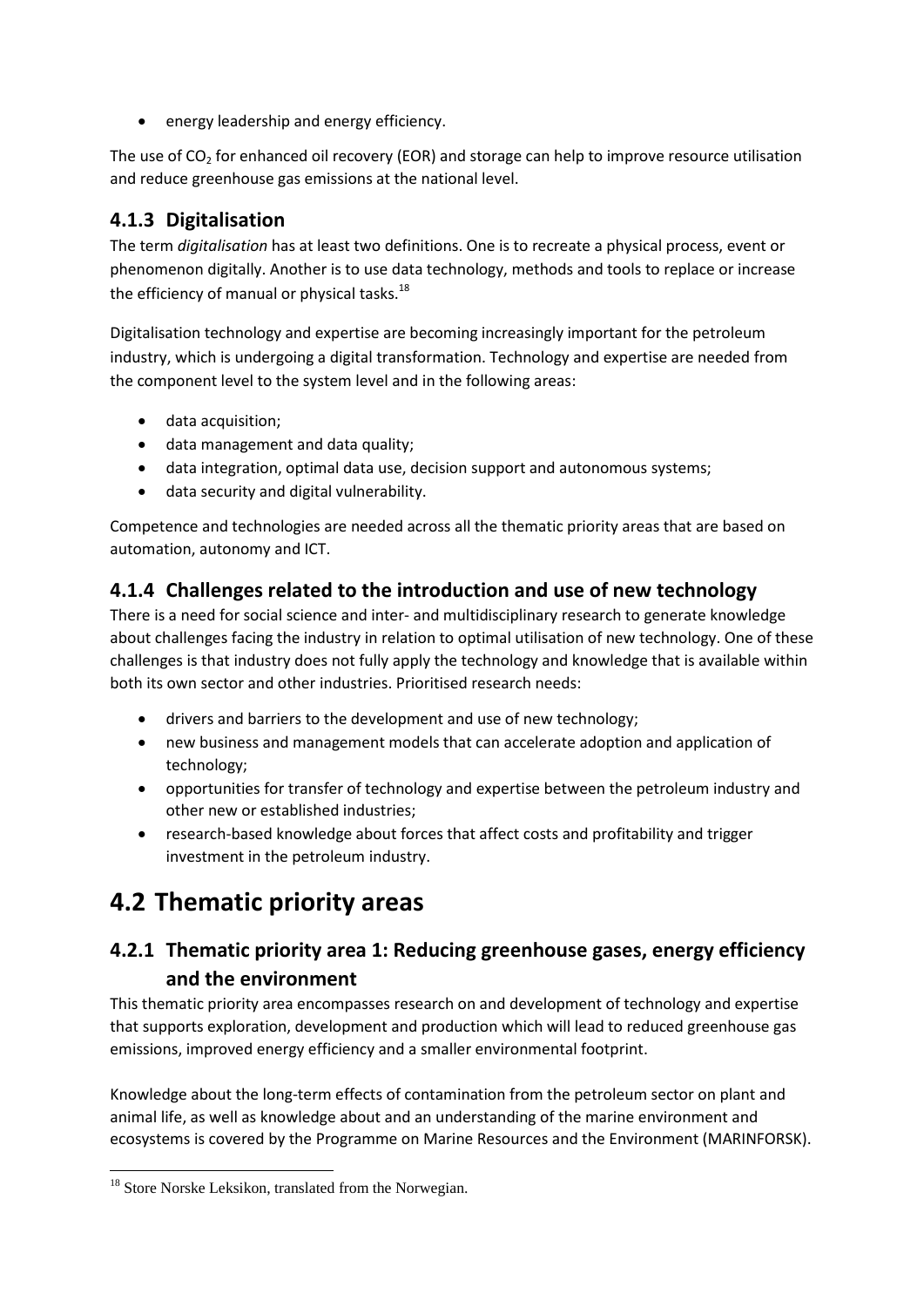Knowledge about carbon capture, transport and storage in connection with land-based activities is covered under the Norwegian RD&D CCS Programme (CLIMIT). Knowledge about renewable energy sources is addressed under the Large-scale Programme for Energy Research (ENERGIX). Environmental technology related to the processing industry on land is covered by the Programme for User-driven Research Based Innovation (BIA).

Prioritised technology and knowledge needs:

- improved efficiency of and reduced greenhouse gas emissions from power and heat production;
- low-emission solutions;
- methane emissions and flaring;
- cleaning produced water, including EOR chemicals;
- cost-effective subsea safety barriers;
- integrated environmental monitoring and modelling systems;
- oil spill preparedness;
- technical safety barriers for the Arctic areas;
- improved weather forecasting and communications for the Arctic areas.

#### **4.2.2 Thematic priority area 2: Exploration and increased recovery**

This thematic priority area is limited to Norwegian oil and gas resources. Exploration encompasses knowledge, expertise and technology related to the development of exploration models relevant for the Norwegian continental shelf.

Increased recovery under thematic priority area 2 is limited to knowledge, expertise and technology for the development of and production in the reservoir in order to achieve a higher degree of utilisation. The term "enhanced oil recovery" (EOR) is used to refer to new, advanced injection techniques beyond standard water and gas injection. EOR methods encompass polymer flooding, deep water diversion, chemical water flooding, low-saline water flooding, microbial enhanced oil recovery (MEOR) and  $CO<sub>2</sub>$  injection for increased recovery.

This thematic priority area does not include  $CO<sub>2</sub>$  storage, which falls within the scope of the CLIMIT programme.

Prioritised technology and knowledge needs:

- improved methods for identification of oil and gas prospects;
- improved exploration technologies;
- improved reservoir understanding and management;
- water diversion and radical new EOR methods;
- $\bullet$  CO<sub>2</sub> for EOR and storage.

#### **4.2.3 Thematic priority area 3: Drilling, completion and intervention**

This thematic priority area encompasses knowledge, expertise and technology related to offshore drilling, well intervention and completion for recovery of petroleum resources. It also encompasses more climate- and environment-friendly, cost-effective drilling, completion and intervention, as well as plugging and abandonment of wells.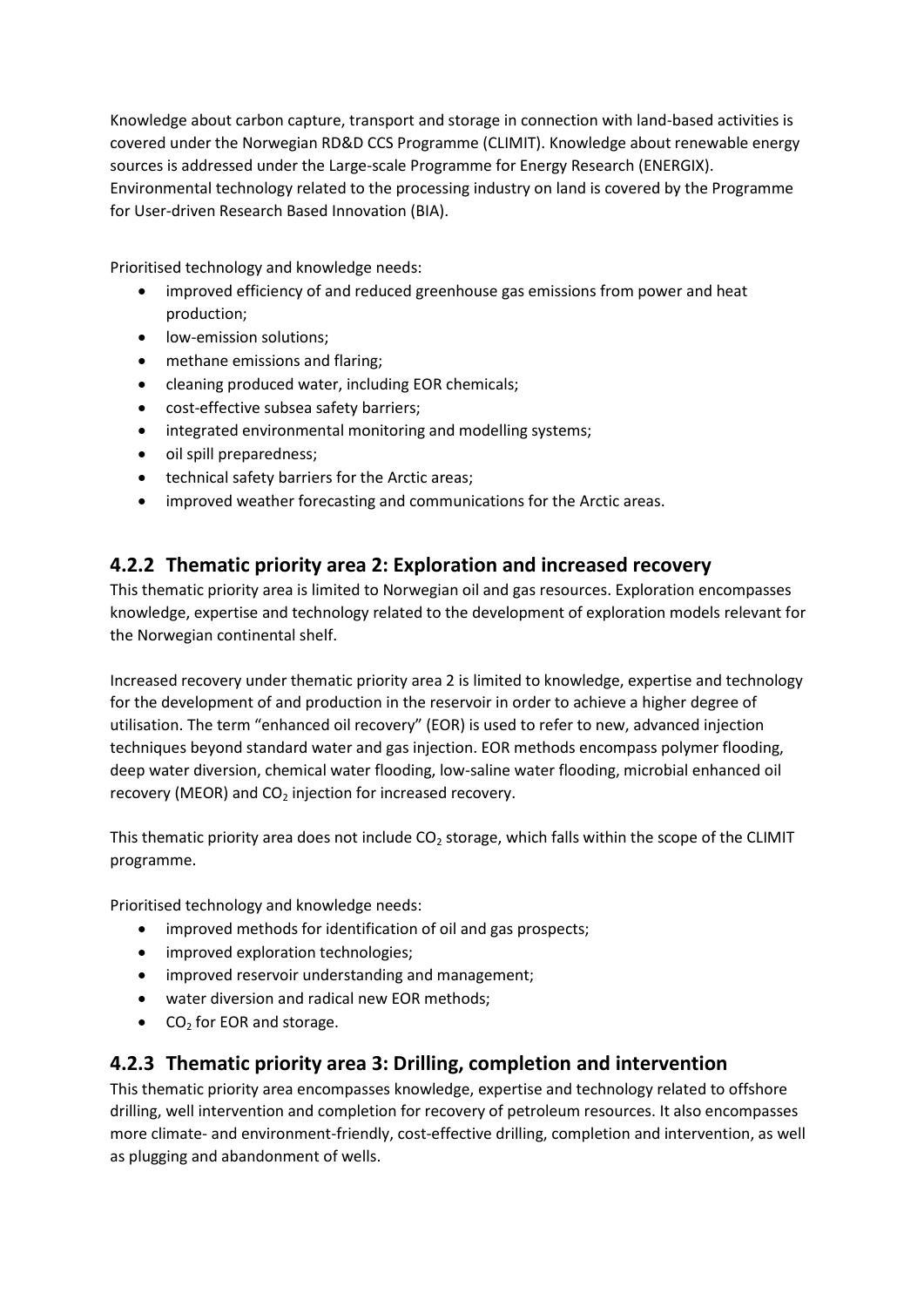This thematic priority area shares an interface with the Innovation Programme for Maritime Activities and Offshore Operations (MAROFF) with regard to maritime construction and vessels. Research questions related exclusively to geothermal energy are covered by the ENERGIX programme.

Prioritised technology and knowledge needs.

- drilling and completion technologies for challenging reservoirs;
- drilling automation and autonomy;
- smart well solutions and well productivity;
- solutions for improved well bore positioning and navigation in the Arctic areas;
- reduced intervention costs and increased reservoir exposure from existing subsea wells;
- downhole instrumentation and power supply;
- plugging and abandonment of wells.

#### **4.2.4 Thematic priority area 4: Production, processing and transport**

This thematic priority area encompasses the technology and expertise necessary for safe, effective transport of the well stream from the well head to a platform, onshore facility or subsea facility. It also encompasses processing technology, marine operations, risers and platform technology.

Downstream gas and oil processing, gas conversion and refining are considered downstream activities and therefore lie outside the scope of this work programme. Knowledge about carbon capture, transport and storage is covered under the CLIMIT programme. This thematic priority area shares an interface with the ENERGIX programme with regard to power supply and subsea distribution. The design and construction of vessels and other maritime constructions is covered by the MAROFF programme.

Prioritised technology and knowledge needs:

- life extension of infrastructure;
- improved utilisation of host platform by subsea developments;
- flexible and lean field development concepts;
- energy management, including power and heat production;
- produced water handling;
- integrated monitoring;
- process simulation and optimisation;
- unmanned operations, autonomous systems and decision support;
- **•** efficient marine operations;
- multiphase transport, particularly for the Arctic areas;
- subsea technology, including all-electric subsea wells;
- solutions for tackling challenges related to ice and icing of installations and equipment.

#### **4.2.5 Thematic priority area 5: Major accidents and the working environment**

This thematic priority area is limited to R&D activities that can help to prevent major accidents or improve the working environment in connection with petroleum activities on the Norwegian continental shelf or at onshore facilities in Norway. The thematic priority area encompasses all segments of the value chain, from exploration, development, production, maintenance and modifications to termination of petroleum activities.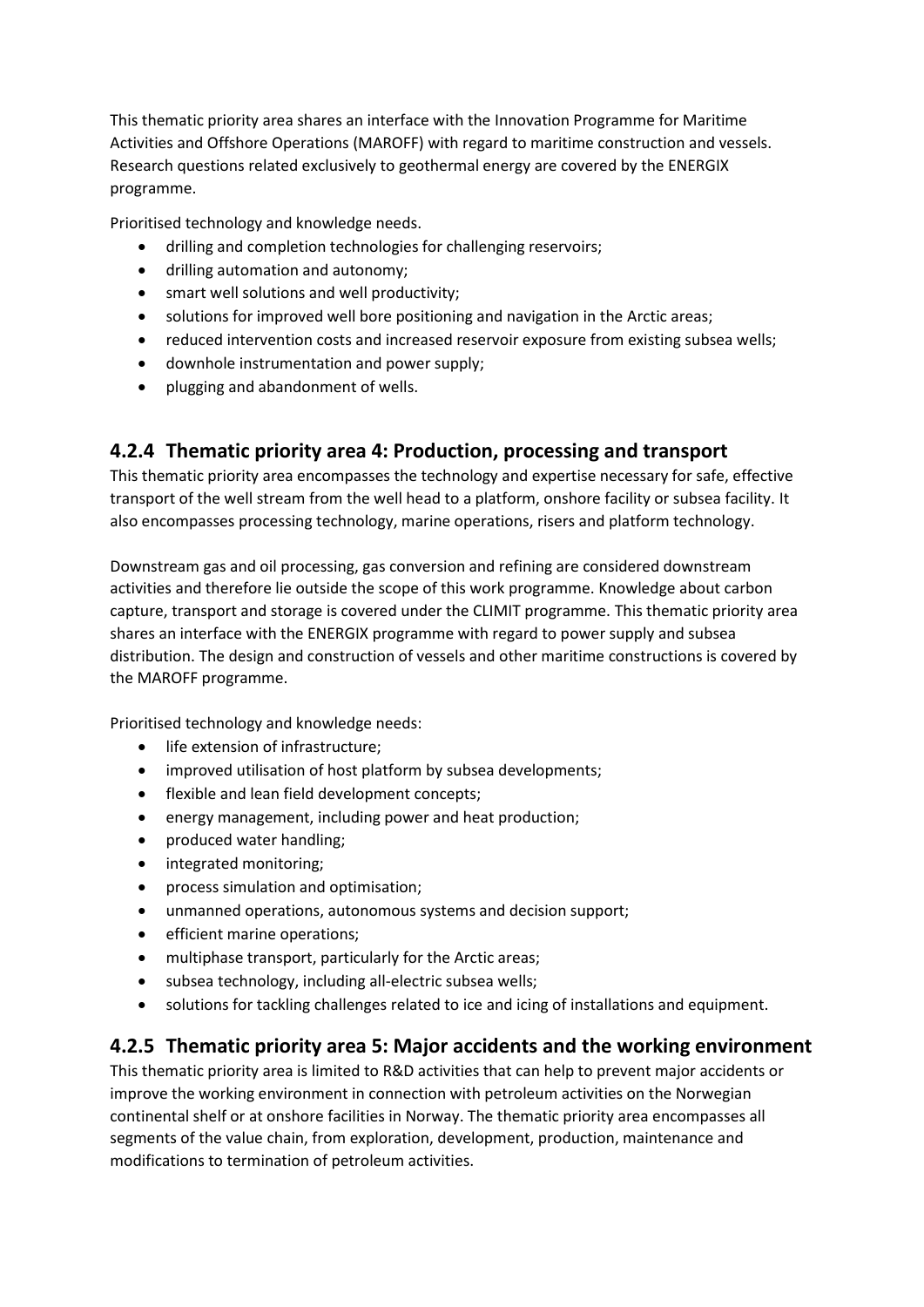R&D related to helicopter safety is covered by the Research Council's Transport 2025 programme, not the PETROMAKS 2 programme. The topic of security also lies outside the scope of this thematic priority area.

The following R&D needs are prioritised in the state-of-the-art-review on reducing the risk of major accidents and risk in working environments  $^{19}$  (Norwegian only):

- methods for integrated barrier control and monitoring;
- simplified and improved risk management;
- risk indicators for major accidents:
- technical integrity and human-organisation interaction;
- ramifications of changes in organisational and operational models for the working environment and health;
- risk factors in the working environment that may have serious health outcomes;
- particular challenges in the working environment in the Arctic areas;
- exposure mapping and job-exposure matrices;
- significance of changes in framework conditions and regulatory regimes;
- safety culture during periods of restructuring;
- digitalisation: application and ramifications for safety and the working environment.

## **5 Priorities for structuring the research effort**

### **5.1 Types of support and type of research**

Activities under the PETROMAKS 2 programme will encompass strategic basic research, knowledge and competence-building, applied research and technology development. It will be necessary to employ a wide range of types of support to achieve programme objectives. The main types of grants will be Innovation Projects for the Industrial Sector, Knowledge-building Projects for Industry and Researcher Projects. Funding will be announced for these applications types on a regular basis to address the long-term needs of the industry and the research community and to satisfy the need and desire for collaboration between researchers and users of the research.

Other funding instruments will be developed under the programme to provide support to projects with a high level of risk but even higher potential, i.e. projects to develop breakthrough technology.

Consideration will be given to using the application type Young Research Talents or other funding instruments to support young researchers in the early stages of their career.

### **5.2 Competence-building and researcher recruitment**

The PETROMAKS 2 programme attaches great importance to promoting high-quality research projects and developing a high level of expertise within the research groups. The programme will work to reach new research groups as well as expand capacity among those already in the forefront by encouraging excellence and top-level competency at the international level.

The industry has a great need for engineers and personnel with a background in the natural sciences. Priority will be given to recruitment of doctoral and post-doctoral research fellows as an important

 $\overline{\phantom{a}}$ 

<sup>&</sup>lt;sup>19</sup> Review on reducing the risk of major accidents and risk in working environment **Kunnskapsgrunnlag** PETROMAKS2 – [Storulykker og arbeidsmiljø](https://www.forskningsradet.no/servlet/Satellite?blobcol=urldata&blobheader=application%2Fpdf&blobheadername1=Content-Disposition&blobheadervalue1=+attachment%3B+filename%3D%22KunnskapsgrunnlagHMS0.pdf%22&blobkey=id&blobtable=MungoBlobs&blobwhere=1274509342822&ssbinary=true)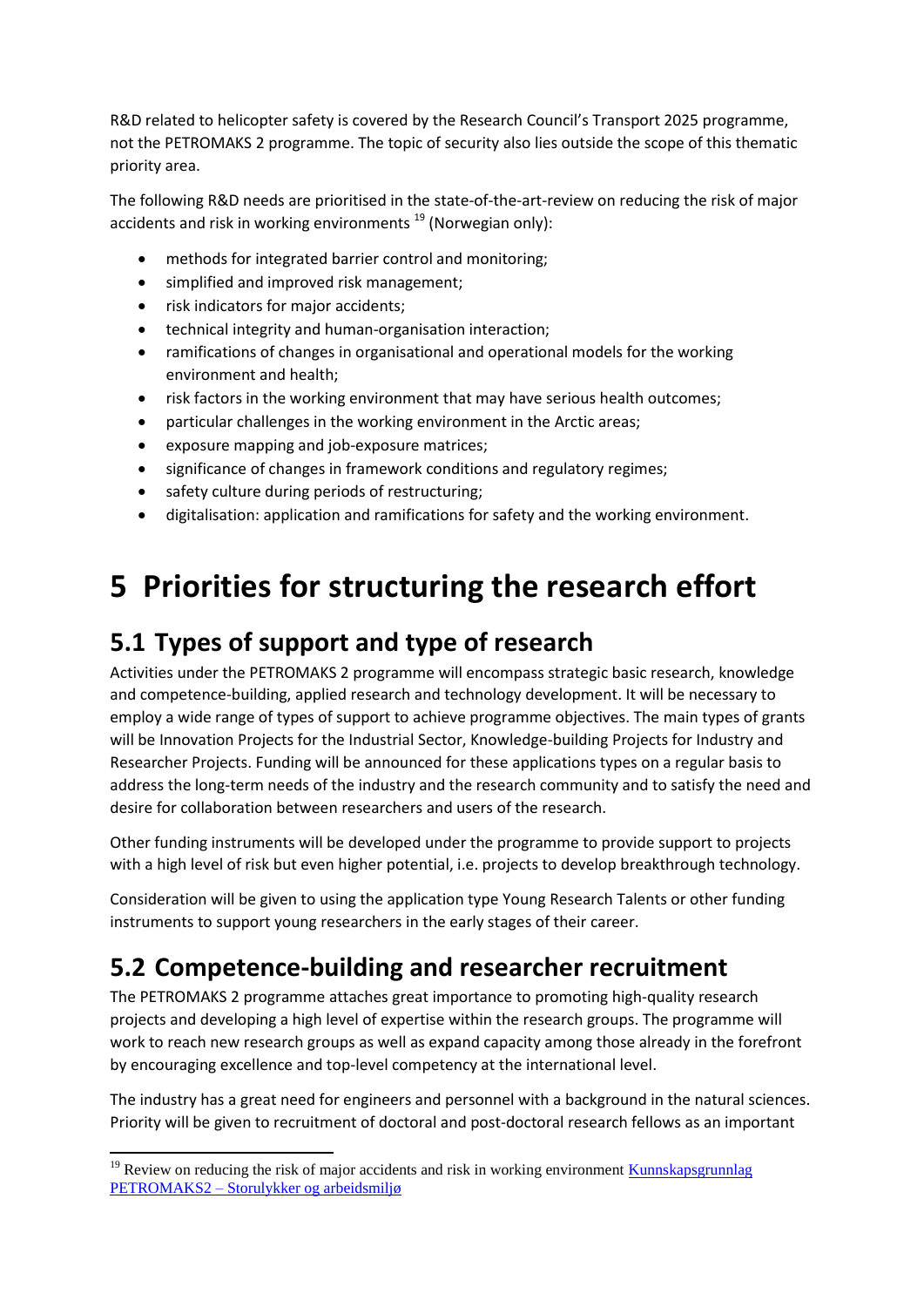aspect of the research projects. Within the framework of Researcher Projects, particular priority will be given to incorporations of doctoral research fellowships. Projects headed by stakeholders at universities and university colleges should also disseminate the results through research-based teaching at the bachelor and master's levels.

It its recruitment policy, *Recruitment to research*, the Research Council recommends providing funding for positions that are an alternative to post-doctoral positions, such as researcher positions, in projects aimed at *capacity building*. The Council also states that it will strengthen the role of *postdoctoral researcher positions* as a career-promoting instrument, e.g. by requiring that the contract between the fellowship-holder and the degree-conferring institution includes a professional development plan and plans for academic mentoring. The PETROMAKS 2 programme will follow this up in its funding announcements.

The mid-term evaluation of the PETROMAKS 2 programme shows that it can be difficult for early career researchers to succeed in the competition for funding and thereby obtain project manager experience. The programme will therefore use its funding announcements to create a better framework for young project managers from universities/university colleges and research institutes.

## **5.3 Cooperation and user participation**

#### **5.3.1 Applicants from industry**

Public funding for research and innovation in industry should be concentrated on projects and research questions where this funding is pivotal for implementation of the activity or will result in changes to the way the project is designed and implemented. This can be achieved in different ways for various stakeholders. Innovation projects can be targeted towards small and medium-sized enterprises (SMEs). Public co-funding could be important for SMEs as a means of reducing the level of risk or providing a catalyst to attract other industry financing and users. For larger companies, priority will be given to projects involving long-term research to develop new business areas or to projects focusing on competence-building and a high degree of openness and sharing of results. It is important that such projects clearly reflect the applicant institution's strategic priorities.

In the case of SMEs that do not possess sufficient resources or research expertise on their own, the programme will work to enable these companies to gain access to such expertise through cooperation with the industry and research institutions.

Operators on the Norwegian continental shelf will act primarily as partners and contribute cofinancing and user participation in projects funded under the programme. Only in special cases will priority be given to oil and gas companies as applicants for project funding.

#### **5.3.2 User participation**

User participation will be a key component in the programme's funding announcements. User participation enhances the relevance and benefit of the research for suppliers and petroleum companies on the Norwegian continental shelf. It also fosters close contact between the industry and the best research groups in the field and enables companies to apply knowledge and technology that they cannot acquire on their own. Furthermore, user participation gives younger researchers and research fellows insight into industry needs and helps them to establish networks for future cooperation.

Operators on the Norwegian continental shelf primarily finance their research activities by charging these costs to their licences through a sliding scale financing mechanism under a dedicated research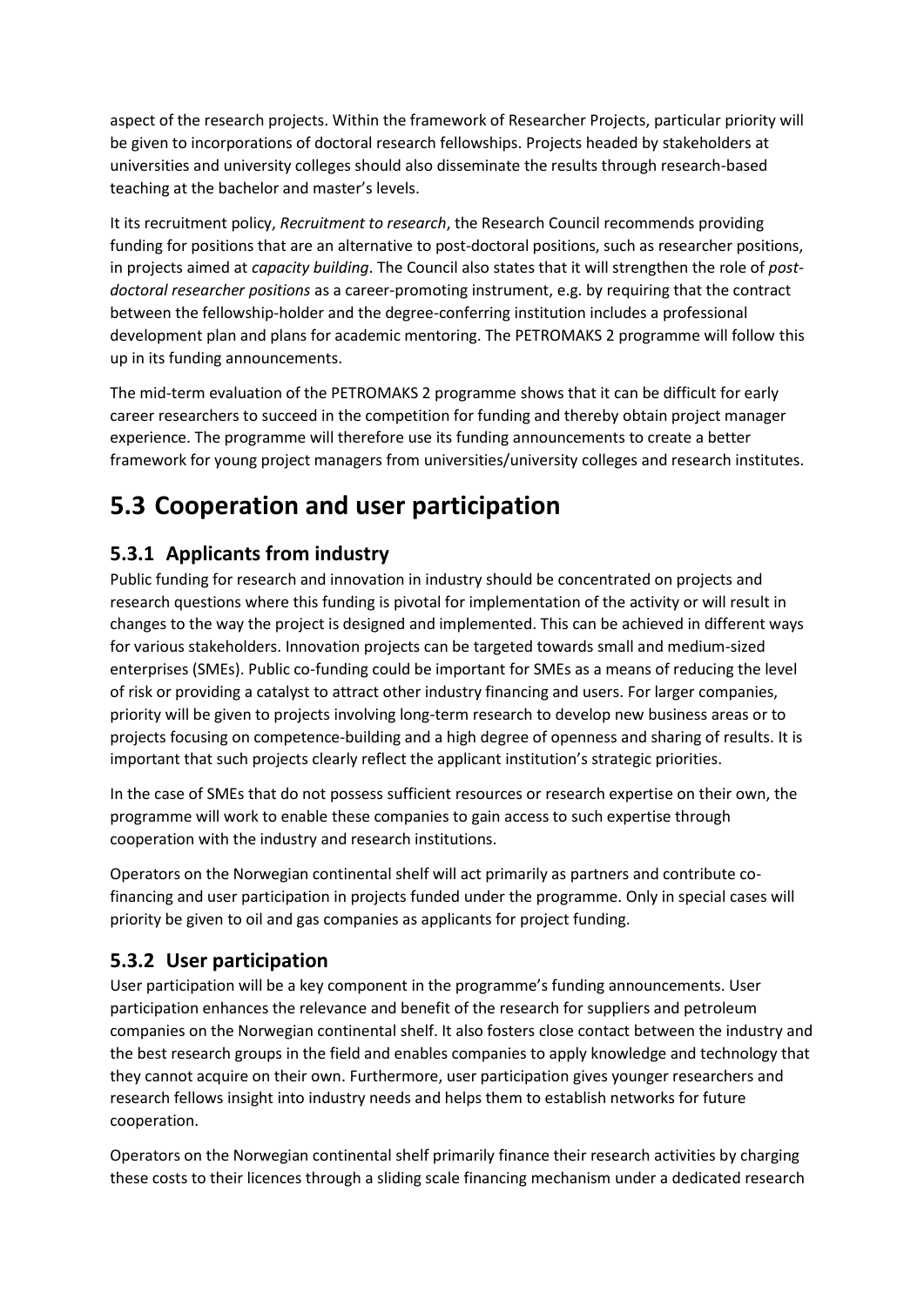and technology scheme. By giving priority to types of projects and collaboration models in which petroleum companies participate as users, the PETROMAKS 2 programme can help to steer private financing towards key national objectives and promote national cooperation.

The operators' role as end-user will be important both for projects based in research groups and for projects based in the supplier industry.

#### **5.3.3 Interdisciplinary cooperation**

The mid-term evaluation of the PETROMAKS 2 programme points out that there is extensive task distribution and cooperation in the funded projects and that a wide variety of environments have been awarded funding. The evaluation report also points out, however, that HSE-related research has remained somewhat detached from the natural science and technology research carried out within the other defined thematic priority areas and that this research should be better integrated in the revised work programme.

Expanding the programme scope to encompass more social science-related research questions and employ social science research methods should increase the relevance of the programme to new research groups. This will open up opportunities for new collaborative constellations and new networks.

The programme will therefore work to attract new research groups and will be open to collaboration among research groups across disciplines to address prioritised knowledge and technology needs within all of the programme's thematic priority areas. In special cases the programme may issue targeted funding announcements requiring projects to incorporate multidisciplinary cooperation and interdisciplinary integration.

#### **5.3.4 International cooperation**

The PETROMAKS 2 programme will give priority to targeted bilateral international cooperation in keeping with the allocation letters from the ministries, the Research Council's Strategy for International Cooperation 2010–2020 and the Research Council's roadmaps for bilateral research cooperation with eight priority partner countries outside of the EU/EEU. The programme will continue to collaborate with its partner organisations in Russia and Brazil to issue joint cross-border calls for proposals. Cooperation with Russia is important for addressing the cross-cutting priority on the Arctic areas.

There are no targeted EU instruments for petroleum research, but the PETROMAKS 2 programme will work to help research groups and companies to find relevant opportunities in the open competitive arenas. Instruments that may be relevant for the petroleum sector include Horizon 2020, EUREKA and the Eurostars Programme.

The PETROMAKS 2 programme contributes funding to the ERA-NET Cofund MarTERA, which focuses on cross-sectoral development of marine and maritime technologies. The programme will also consider participation in other instruments if these are relevant for and advance the achievement of programme objectives.

In addition to targeted international cooperation, the programme will always allow projects to set their own priorities for cooperation with strong stakeholders in other countries as they see fit. The programme will help to cover the costs of Norwegian partners in such projects. The international partners are expected to cover their own costs.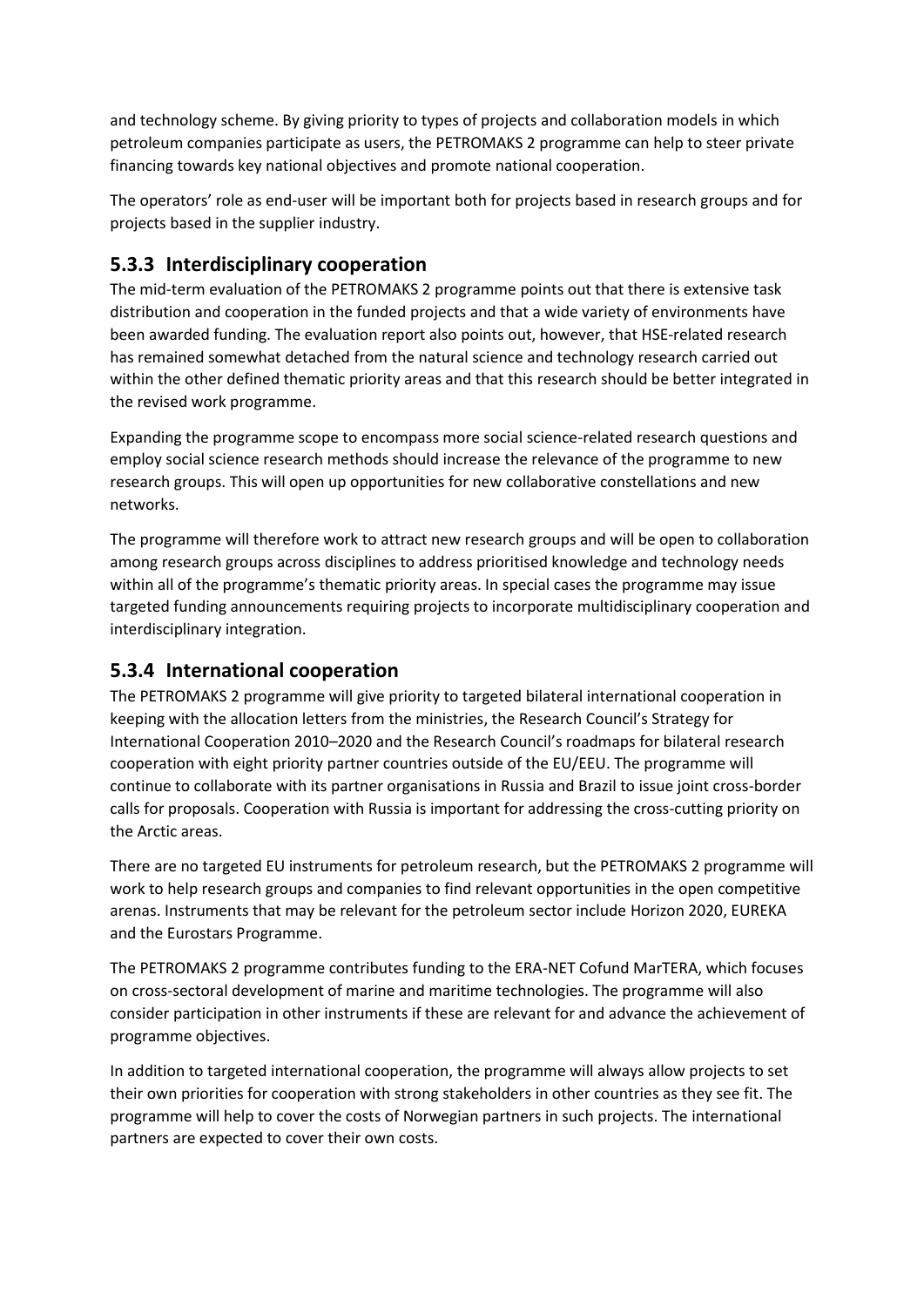International cooperation must be structured to adequately safeguard Norwegian interests and value creation in Norwegian trade and industry. Cooperation with leading international research groups will help both to generate knowledge to strengthen the Norwegian competence base and to promote the internationalisation of Norwegian technology. International studies and geological analogues may be used in the research if they are relevant for the Norwegian continental shelf and enhance learning in terms of utilisation of Norwegian resources.

## **5.4 Gender balance**

The proportion of women under the programme is generally high, given that the petroleum industry has traditionally been male-dominated. The proportion of women project managers in active projects was roughly 17 per cent in 2015. The proportion of women doctoral research fellows and post-doctoral research fellows was 28 per cent and 37 per cent, respectively, in 2015. Compared with previous years the proportion of women project managers and post-doctoral research fellows has risen somewhat, while the proportion of doctoral research fellows has shown a small decline.

In accordance with the Research Council's gender policy, the programme will apply moderate gender quotas in the distribution of research funding. The following sentence will be included in all funding announcements: "Assuming that all factors relating to scientific merit and relevance are essentially equal, priority will be given to projects led by women project managers."

The PETROMAKS 2 programme will encourage and promote the recruitment of more women to doctoral and post-doctoral research fellowship positions in funded projects. The programme will also recruit more women to sit on referee panels, expand the number of women giving presentations at the programme's meeting places and place greater focus on recruitment in project follow-up meetings with users.

## **5.5 Dissemination activities and increasing participation**

Dissemination activities will be targeted towards providing guidance to applicants and to increasing participation of new applicant groups. The programme will give priority to taking part in important meeting places and organising project workshops, applicant seminars and start-up meetings, as well as to giving companies the opportunity to submit project outlines and providing advice and guidance.

Dissemination of research results and research-based knowledge is important for demonstrating the benefit to society of the programme and for compiling a fact base for use by the public authorities and decision-makers. The programme will give priority to disseminating results and facts at the aggregate level, placing results and technology in the same context.

All projects awarded funding must actively disseminate their own research results via both scholarly and popular science channels. The projects themselves are responsible for disseminating individual results. The Research Council will help to give the results a wider profile.

# **6 Cooperation with related instruments at the Research Council**

The PETROMAKS 2 programme shares an interface with several related programmes activities at the Research Council. The most relevant are the DEMO 2000, MAROFF, $^{20}$  ENERGIX, $^{21}$  MARINFORSK, $^{22}$ 

l <sup>20</sup> Innovation Programme for Maritime Activities and Offshore Operations (MAROFF)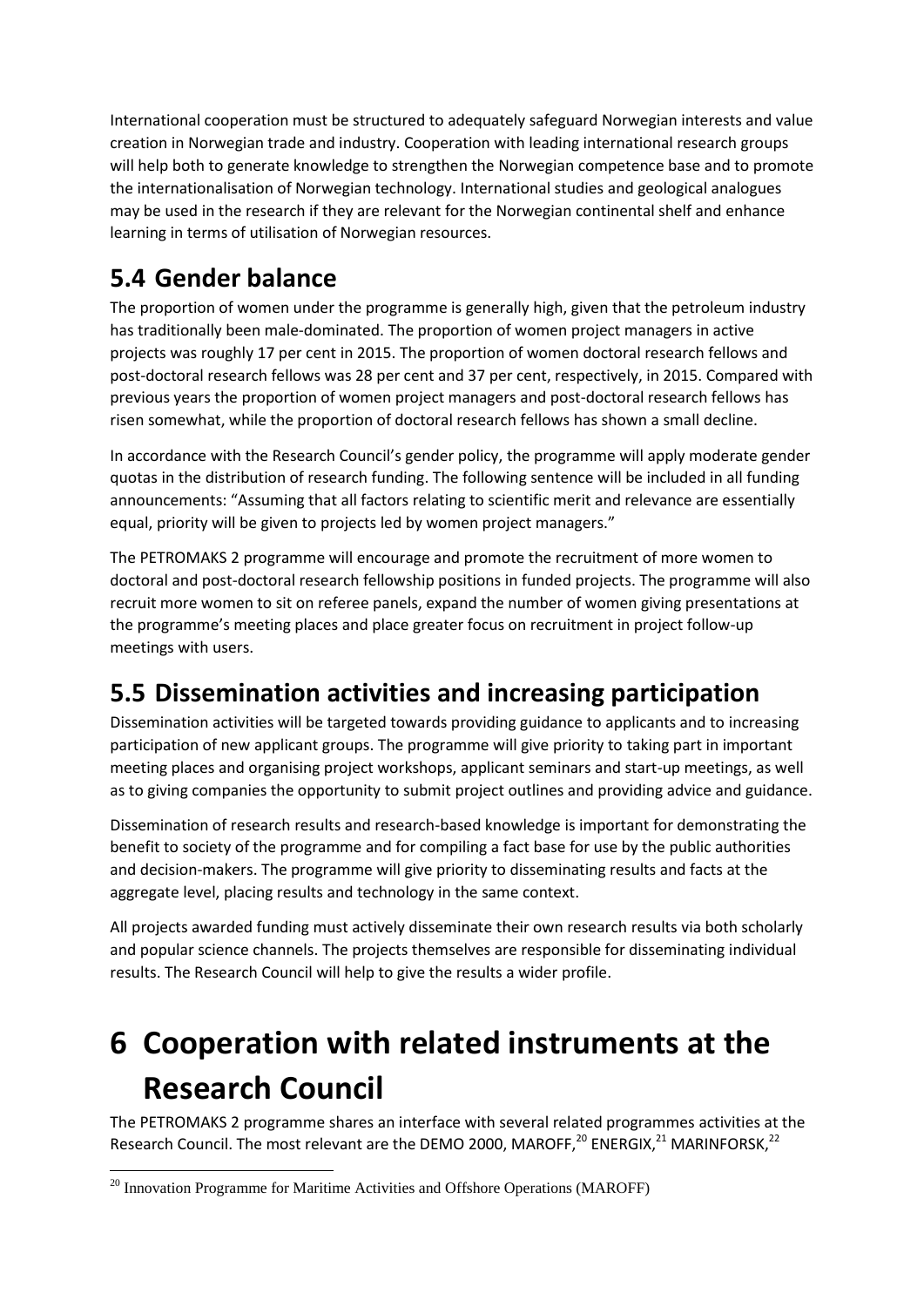SYKEFRAVÆR,<sup>23</sup> CLIMIT,<sup>24</sup> NORRUSS,<sup>25</sup> POLARPROG,<sup>26</sup> IKTPLUSS,<sup>27</sup> NANO2021,<sup>28</sup> and BIA<sup>29</sup> programmes. Specific delimitations between the PETROMAKS 2 programme and several of these programmes are described under the individual thematic priority areas.

[www.forskningsradet.no/demo2000](http://www.forskningsradet.no/demo2000) [www.forskningsradet.no/maroff](http://www.forskningsradet.no/maroff) [www.forskningsradet.no/energix](http://www.forskningsradet.no/energix) [www.forskningsradet.no/marinforsk](http://www.forskningsradet.no/marinforsk) [www.forskningsradet.no/sykefravaer](http://www.forskningsradet.no/sykefravaer) [www.forskningsradet.no/climit](http://www.forskningsradet.no/climit) [www.forskningsradet.no/norruss](http://www.forskningsradet.no/norruss) [www.forskningsradet.no/polarprog](http://www.forskningsradet.no/polarprog) [www.forskningsradet.no/iktpluss](http://www.forskningsradet.no/iktpluss) [www.forskningsradet.no/nano2021](http://www.forskningsradet.no/nano2021) www.forskningsradet.no/bia

The DEMO 2000 programme is the Research Council's programme for qualification and pilot testing of technology in the petroleum sector. The programme promotes collaboration between the Norwegian supplier industry and the petroleum companies in order to ensure the development and application of new technology that can reduce the cost of activities on the Norwegian continental shelf. The PETROMAKS 2 and DEMO 2000 programmes have the same industrial target group and will collaborate to develop integrated, well-defined instruments for the supplier industry. Data show that projects developed under the PETROMAKS 2 programme perform well in terms of winning funding under the DEMO 2000 programme as they advance along the technology development pathway.

The PETROMAKS 2 programme will engage in ongoing dialogue with other related programmes and activities in order to realise synergies and create added value in areas of common interest.

Research on topics of relevance to the PETROMAKS 2 programme is being carried out at two research centres for petroleum activities (PETROSENTER) as well as several Centres for Researchbased Innovation (SFI), Centres of Excellence (SFF) and Centres for Environment-friendly Energy Research (FME). As a large-scale programme, the PETROMAKS 2 programme will help to support these centres through open-competition funding announcements, while at the same time ensuring diversity and competitiveness among the research groups.

The Research Council has a dedicated initiative for research infrastructure, the National Financing Initiative for Research Infrastructure (INFRASTRUKTUR), so the PETROMAKS 2 programme, like the other Research Council programmes, will not issue its own infrastructure-related funding announcements. Concrete costs for procurement and operation of equipment for research and innovation projects must comply with the Research Council's guidelines for equipment costs and depreciation.

 $\overline{a}$ 

<sup>&</sup>lt;sup>21</sup> Large-scale Programme for Energy Research (ENERGIX)

 $22$  Programme on Marine Resources and the Environment (MARINFORSK)

<sup>&</sup>lt;sup>23</sup> Research Programme on Sickness Absence, Work and Health (SYKEFRAVÆR)

<sup>&</sup>lt;sup>24</sup> Norwegian RD&D CCS Programme (CLIMIT)

 $^{25}$  Research Programme on Russia and the High North/Arctic (NORRUSS)

<sup>26</sup> Polar Research Programme (POLARPROG)

<sup>&</sup>lt;sup>27</sup> Initiative for ICT and digital innovation (IKTPLUSS)

<sup>&</sup>lt;sup>28</sup> Research Programme on Nanotechnology and Advanced Materials (NANO2021)

 $29$  Programme for User-driven Research Based Innovation (BIA)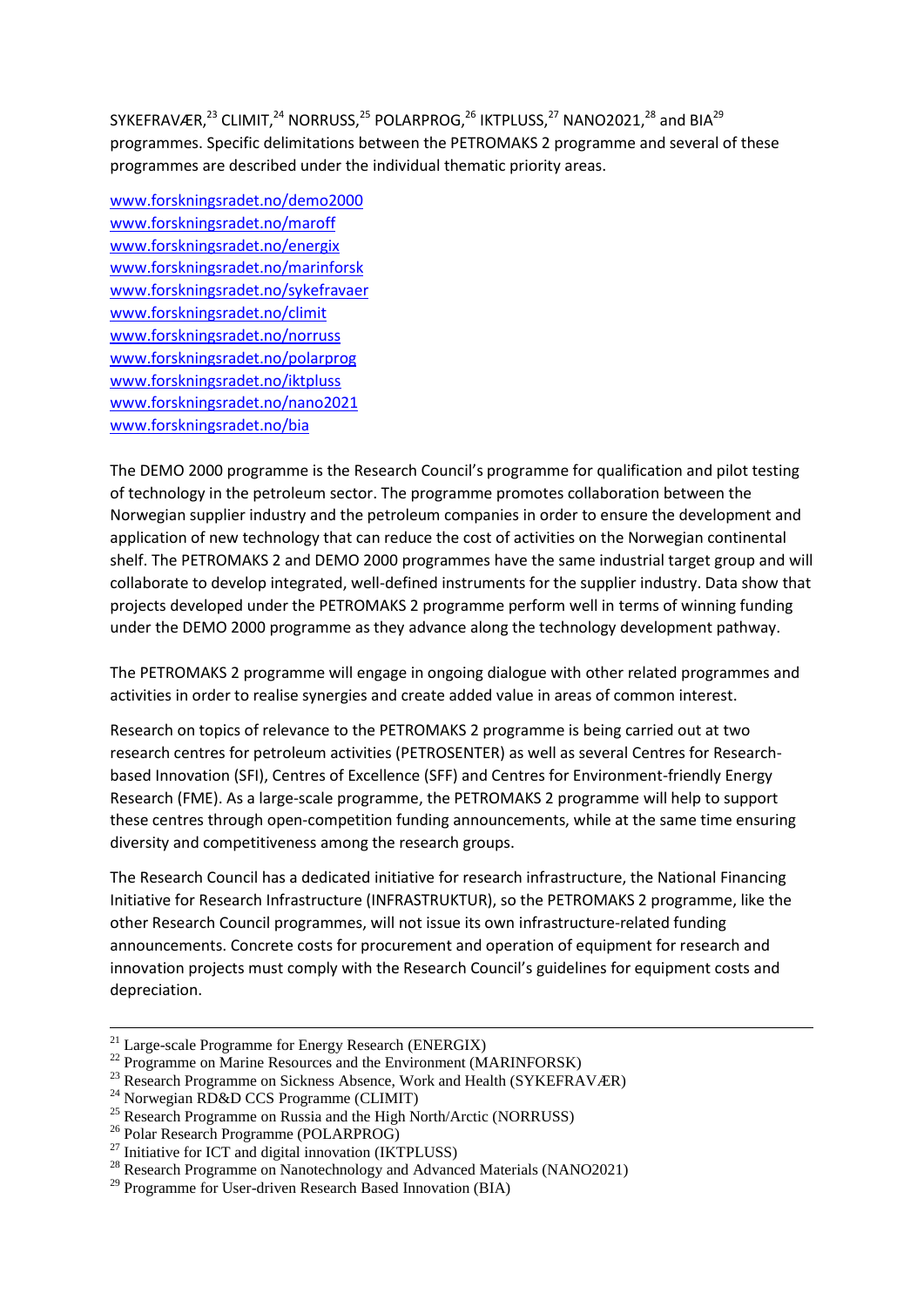# **7 Anticipated results, impacts and societal outcomes**

The PETROMAKS 2 programme will employ the Research Council's general quantifying mechanisms and programme-specific performance indicators to measure and assess whether the programme is on course in achieving its objectives. Certain indicators are related to the volume of grant proposals received, while others are related to the research results from the project portfolio. Each year the programme will analyse the portfolio of concluded and ongoing projects, as well as prepare an annual report as a basis for drawing up action plans and funding announcements.

In order to assess the programme's impacts and societal outcomes, the programme administration or programme board may initiate or conduct its own analyses and studies. External evaluations will be required to obtain a comprehensive assessment of the programme's impacts and societal outcomes in terms of reputation, governance and organisation, additionality and achievement of objectives. External evaluations are resource-intensive and should be carried out when the programme is facing a major cross-road or when there are changes in framework conditions, and not as part of the ongoing monitoring of the programme. The decision to carry out an evaluation will be taken by the division research board.

A diagram showing the connections between the primary objective, secondary objectives, thematic priority areas and priorities for structuring the research effort and the performance targets, effects and societal outcomes to be followed over time may be found as an attachment to this work programme.

## **8 Resources and budget**

The PETROMAKS 2 programme has a budget of NOK 297.3 million for 2017:

- NOK 224 million from the Ministry of Petroleum and Energy;
- NOK 47.8 million from the Ministry of Education and Research;
- NOK 21.5 million from the Ministry of Labour and Social Affairs;
- NOK 2.5 million from the Ministry of Foreign Affairs;
- NOK 1.5 million from Statoil, including the donation matching scheme.

The funding from the Ministry of Labour and Social Affairs is earmarked for HSE-related research for the petroleum sector. NOK 25 million from the Ministry of Petroleum and Energy is earmarked for research on improving energy efficiency and reducing greenhouse gas emissions. Aside from following the guidelines in the allocation letters from the funding ministries, the programme will not specify budget use for each of the thematic priority areas or for the priorities for structuring the research effort. The programme will work to achieve all of the secondary objectives in parallel to ensure that the measures introduced in the funding announcements will have an optimal effect. The programme will plan its budgets based on zero growth in accordance with the guidelines for longterm budgeting.

The Research Council allocated a total of NOK 543 million in funding to petroleum research and demonstration activities in 2015, which is the most recent year with complete figures. Two-thirds of this amount was targeted funding awarded under the PETROMAKS 2, DEMO 2000 and PETROSAM 2 programmes and the PETROSENTER centres. Thus the PETROMAKS 2 programme plays a key role in